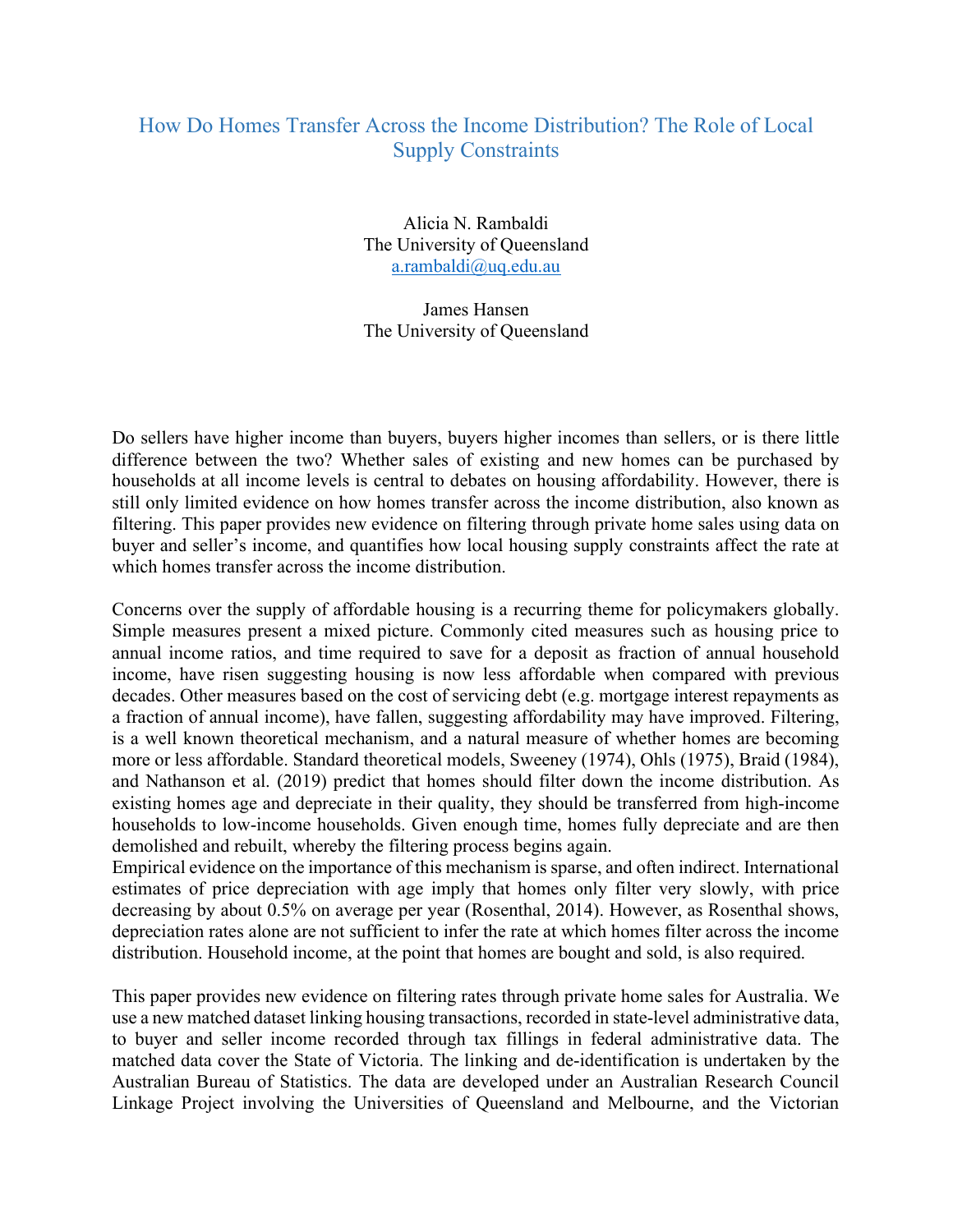Department of Treasury and Finance. The newly matched data provide a granular picture of filtering. We construct quantitative estimates of filtering rates by the location, age, size and type of home sold using the difference between (log) buyer and seller income at the time of sale. This is a direct measure of homes transfers across the income distribution, and housing affordability.

A novel contribution of our work is that we use measured income for all parties listed on the transaction (i.e. all buyers and all sellers on the property title), where income is measured in the same tax year as the year in which a property was sold. This allows to directly estimate filtering rates using total buyer and seller income without assuming that either home attributes are constant over long periods of time or that repeat-sales transactions are entirely random, as required by the repeat-income models, as proposed by Rosenthal (2014) and subsequently Liu et al.(2021). Motivated by the extensive cross-section of data that we have access to, we difference across the log income of buyers and sellers (as opposed to the log income of repeat-buyers). Estimates of filtering rates from sellers to buyers, as opposed to across buyers over time, may also be of interest in their own right.

Our second contribution is to quantify the effects of local housing supply constraints on filtering. Local supply constraints can affect filtering by altering the equilibrium distribution of home prices and home quality, and alter the rates that homes filter down (or up) the income distribution. To quantify how local supply constraints affect filtering rates, we use an IV approach, drawing on the sources of identification proposed by Hilber and Vermeulen (2015)-HV. Like HV, we measure local supply constraints using the fraction of residential planning permit applications that are refused by the locally responsible planning authority (the refusal rate). The refusal rate measures the level of restrictiveness of different locally responsible authorities --willingness to approve increases in the local housing supply. In Australia, responsible authorities are known as Local Governments (LGs) and the area for which each LG is responsible is a Local Government Area (LGA). Refusal rates across different LGAs are likely correlated with buyer and seller income, and are therefore endogenous. To account for this, we instrument using information from a statewide planning provision change introduced before our main estimation sample. To check the validity of our results, we also use separate instruments based on voting shares at historical federal elections.

## References

Braid, R. M., 1984. The effects of government housing policies in a vintage filtering model. Journal of Urban Economics 16 (3), 272-296.

Hilber, C. A. L., Vermeulen, W., 2015. The Impact of Supply Constraints on House Prices in England. The Economic Journal 126 (591), 358-405.

Liu, L., McManus, D., Yannopoulos, E., 2021. Geographic and temporal variation in housing filtering rates. Regional Science and Urban Economics, 103758.

Nathanson, C., et al., 2019. Trickle-down housing economics. In: 2019 Meeting Papers. No. 537. Society for Economic Dynamics.